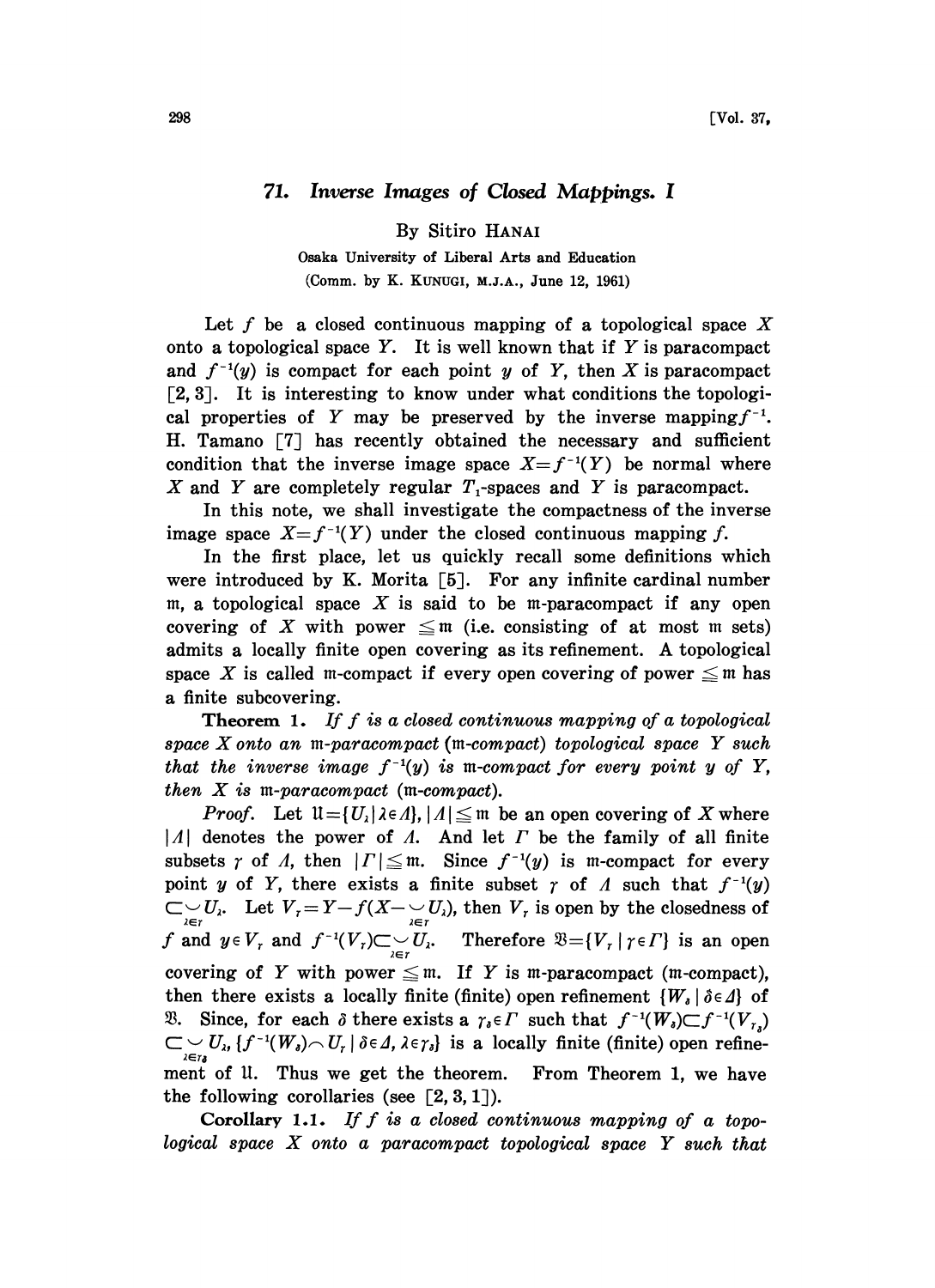No. 6]

the inverse image  $f^{-1}(y)$  is compact for every point y of Y, then X is paracompact.

Corollary, 1.2. If f is a closed continuous mapping of a topological space X onto <sup>a</sup> countably paracompact topological space Y such that the inverse image  $f^{-1}(y)$  is countably compact for every point <sup>y</sup> of Y, then X is countably paracompact.

Corollary, 1.3 (J. Dieudonné). If X is a paracompact topological space and Y is <sup>a</sup> compact topological space, then the product space  $X \times Y$  is paracompact.

Corollary 1.3 follows from the fact that the projection of  $X \times Y$ onto  $X$  is a closed continuous mapping.

**Theorem 2.** Let  $X$  be a normal topological space and let  $Y$  be a countably paracompact collectionwise normal topological space. If  $f(X)=Y$  is a closed continuous mapping such that the inverse image  $f^{-1}(y)$  is compact for every point y of Y, then X is countably paracompact and collectionwise normal.

*Proof.* To prove this theorem, we shall use the theorem due to M. Katětov [4, Theorem 4.1]. Let  $\{X_{\alpha}\}\$ be a locally finite collection of subsets of X, then we can see that  $\{f(X_n)\}\)$  is locally finite in Y. In fact, let y be any point of Y. Since  $f^{-1}(y)$  is compact and  $\{X_{\alpha}\}\$ is locally finite, there exists an open set G such that  $f^{-1}(y) \subset G$  and G intersects only a finite number of  $X<sub>a</sub>$ . Then  $U(y)=Y-f(X-G)$  is an open neighborhood of  $y$  which intersects only a finite number of  $f(X_n)$ . Hence  $\{f(X_n)\}\$ is locally finite in Y. Since Y is countably paracompact and collectionwise normal, there exists a locally finite collection of open sets  $\{G_{\alpha}\}\$  such that  $G_{\alpha}\supset f(X_{\alpha})$  for every  $\alpha$ . Hence we get  $f^{-1}(G_{\sigma}) \supset X_{\sigma}$  and  $\{f^{-1}(G_{\sigma})\}$  is a locally finite collection of open sets. Therefore X is countably paracompact and collectionwise normal. This completes the proof.

**Theorem 3.** If  $X$  is a topological space such that every point of X has a neighborhood basis with power  $\leq$  m and Y is an mcompact topological space, then the projection of the product space  $X \times Y$  onto X is closed.

*Proof.* Let  $f(x, y)=x$  be the projection of  $X \times Y$  onto X and let A be a closed subset of  $X \times Y$ . Let  $x_0$  be any point of  $\overline{f(A)}$  and let  $\{U_i(x_0) \mid \lambda \in \Lambda\}, |A| \leq m$  be a neighborhood basis of  $x_0$ , then  $U_i(x_0)$  $\widehat{\phantom{a}}_f(A)\neq\emptyset$ . Hence  $f^{-1}(U_i(x_0))\widehat{\phantom{a}}_f(A)\neq\emptyset$  for every  $\lambda\in\Lambda$ . On the other hand, since  $f^{-1}(U_x(x_0))=U_x(x_0)\times Y$ , we have  $(U_x(x_0)\times Y)\setminus A\neq\phi$ , Hence  $A[U(x_0)] \neq \emptyset$  where  $A[U(x_0)]$  denotes the set  $\{y \mid (x', y) \in A\}$  for some  $x' \in U_{\lambda}(x_0)$ . Since  $\overline{A[U_{\lambda}(x_0)]} \setminus \lambda \in \Lambda}$  has the finite intersection property in Y and Y is m-compact, we have  $\sqrt{A[U_\lambda(x_0)]} \neq \emptyset$ . On the other hand, we can easily see that  $\sqrt{A[U(x_0)]}=A[x_0]$ . Hence  $A[x_0]+\phi$ .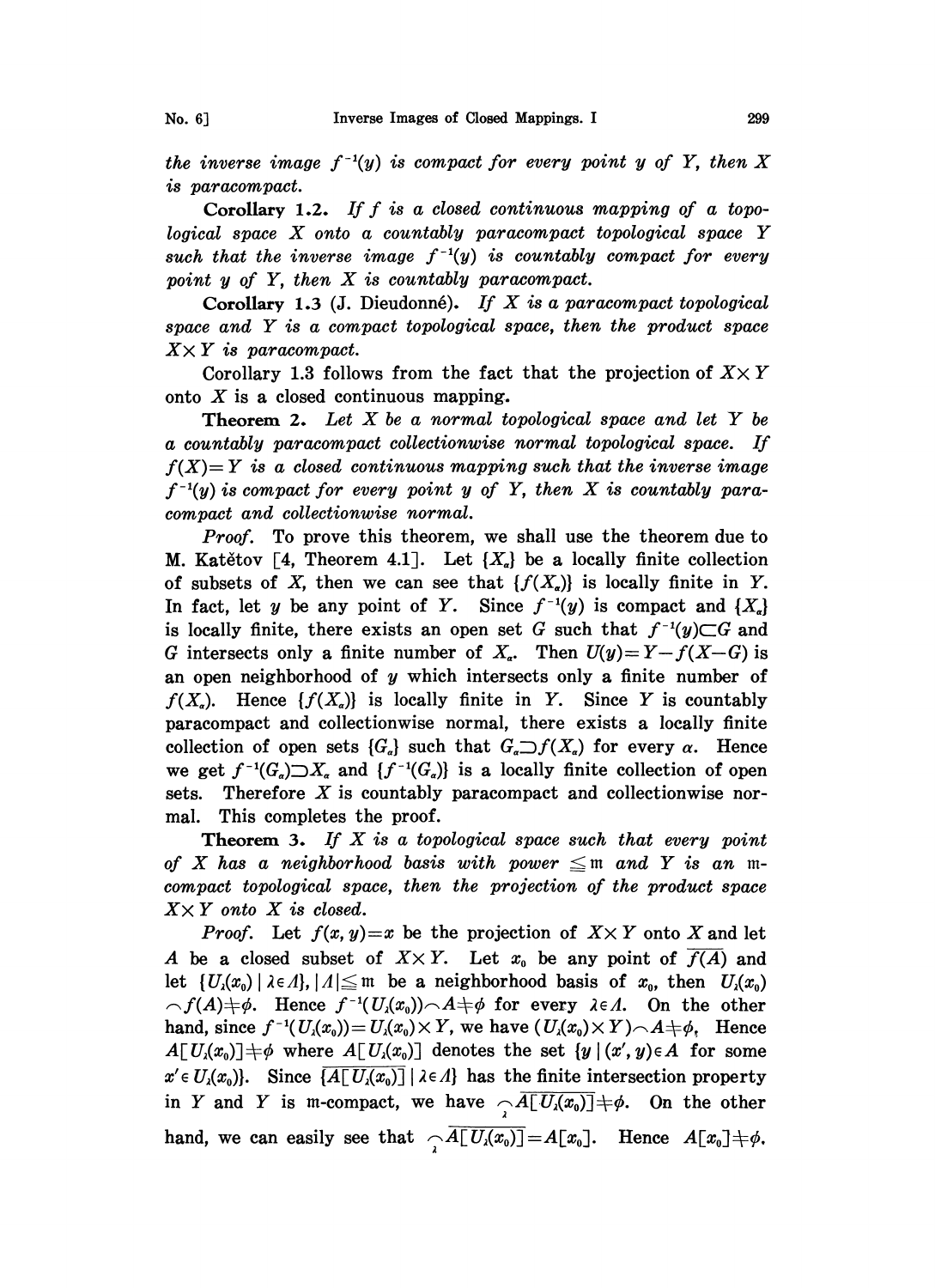Let  $y_0$  be a point of  $A[x_0]$ , then  $(x_0, y_0) \in A$ . Hence  $x_0 \in f(A)$  that is,  $f(A)$  is closed. This completes the proof.

By Theorems <sup>1</sup> and 3, we can easily verify the following corollaries.

Corollary 1.4. If X is an m-paracompact (m-compact) topological space such that every point of  $X$  has a neighborhood basis with power  $\leq$ m and Y is an m-compact topological space, then the product space  $X \times Y$  is m-paracompact (m-compact).<br>Corollary 1.5. If X is a countably

If  $X$  is a countably compact topological space which satisfies the first countability axiom and  $Y$  is a countably compact topological space, then the product space  $X \times Y$  is countably compact.

Remark 1.1. It was shown by examples that the product space of two countably compact topological spaces is not always countably compact [6, 8]. The above corollary has some interest as the case of the product space is countably compact.

 $\frac{1}{2}$  Corollary 1.6. If X is a paracompact topological space such that every point of X has a neighborhood basis with power  $\leq$  m and Y is an m-compact topological space, then the product space  $X \times Y$ is m-paracompact.

**Theorem 4.** Let  $X$  be a topological space such that there exists an  $F<sub>g</sub>$ -set which is not closed and let Y be a topological space. If the projection of the product space  $X \times Y$  onto X is closed, then Y is countably compact.

*Proof.* Let  $\bigcup_{i=1}^{\infty} A_i$  be not closed where each  $A_i$  is closed. Let Y be not countably compact. Then there exists a decreasing sequence  ${B_i}$  of closed subsets of Y such that  $\bigcap_{i=1}^{\infty} B_i = \phi$ . Let  $C = \bigcup_{i=1}^{\infty} (A_i \times B_i)$ , then we can see that C is a closed subset of  $X \times Y$ . In fact, since  ${B_i}$  is locally finite in Y,  ${A_i \times B_i | i=1, 2, \cdots}$  is locally finite in X  $\overline{X}$ . Hence C is a closed subset of  $\overline{X} \times \overline{Y}$ . Now let p be the projection of  $X \times Y$  onto X, then  $p(x, y)=x$  for every point  $(x, y)$  of  $X \times Y$ . Then  $p(C) = \bigcup_{i=1}^{\infty} A_i$  is not closed. Therefore the projection p is not closed. This completes the proof.

Corollary, 1.7. Let X be a non-discrete  $T_1$ -space which satisfies the first countability aziom and let Y be <sup>a</sup> topological space. Then the projection p of the product space  $X \times Y$  onto X is closed if and only if Y is countably compact.

Proof. The "if" part is an immediate consequence of Theorem 3. We shall show the "only if" part. Since X is a non-discrete  $T_1$ -space which satisfies the first countability axiom, there exist a point  $x_0$ and a sequence  $\{x_n\}$  of X such that  $x_n \to x_0, x_n \neq x_0$  for  $n=1, 2 \cdots$ .